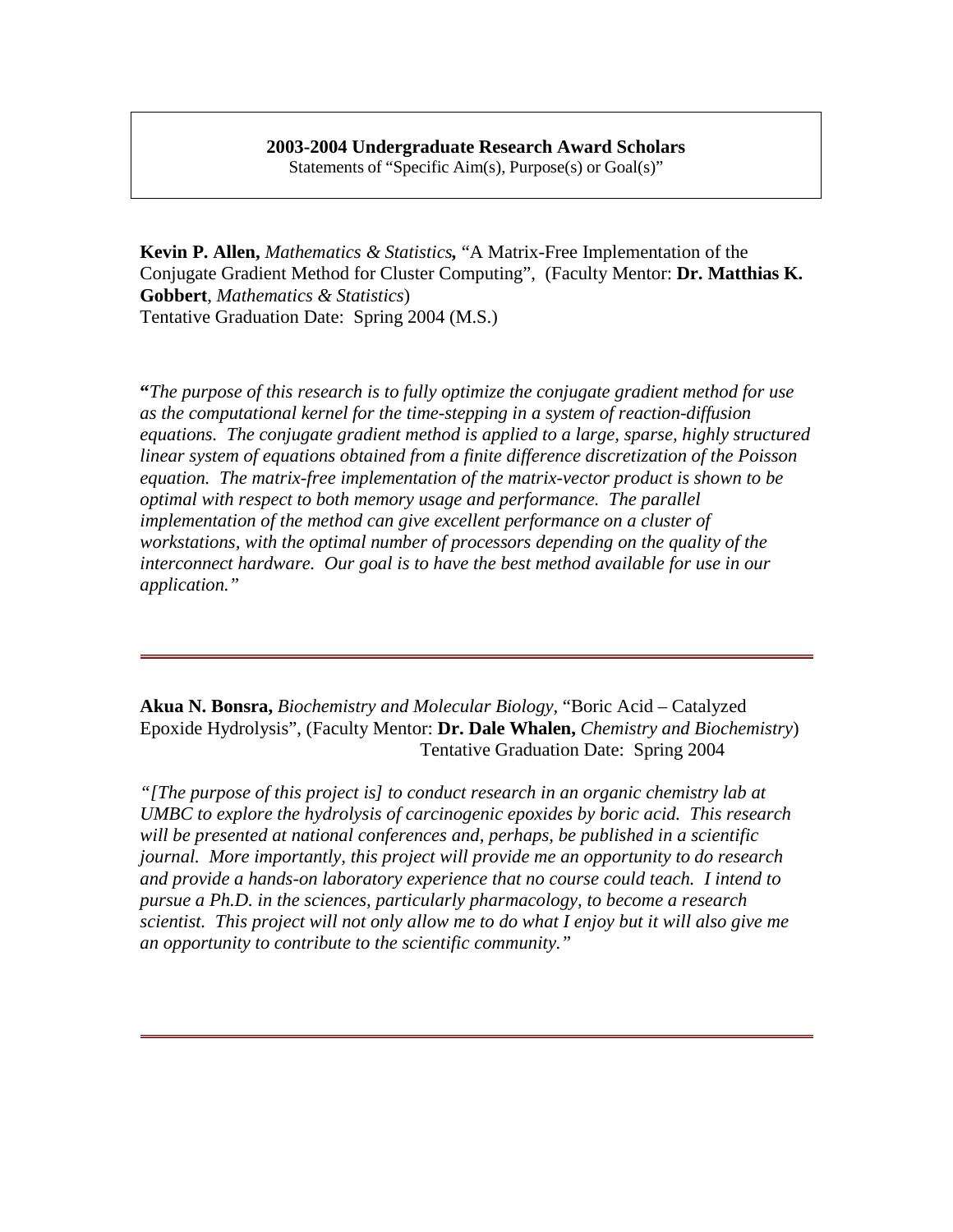**Mandi Brown,** *Dance,* "Dancing at the Source: Paul Taylor Summer Dance Intensive". (Faculty Mentor: **Professor Doug Hamby,** *Dance*)

Tentative Graduation Date: Spring 2004

*"My goal is to create a performance work using the choreographic processes and techniques exclusive to the Paul Taylor Dance Company…The Paul Taylor Dance Company is one of the most influential modern dance companies in the world. Paul Taylor has mastered the use of spatial dynamics and syncopated rhythmic changes. The energy and drive that his dancers use to dart across a stage is captivating. Additionally, lyrical qualities in a work such as "Aureole" (1962) are surreal and magical. Paul Taylor has captured the pinnacle of human movement. By immersing myself into this environment I will be able to test myself by dancing next to some of the world's most experienced professional modern dancers."*

**Roland Cheung,** *Biological Sciences,* "Testing Mitochondrial Phylogenies – Nuclear Intron Sequencing for the Baltimore Oriole Group" (Faculty Mentor: **Dr. Kevin Omland,** *Biological Sciences*)

Tentative Graduation Date: Spring 2004

*"The goal of the Omland lab is to use evolutionary trees to study plumage evolution and speciation in orioles (Icterus). The lab has already constructed a tree based on mitochondrial DNA. (Omland et.al. 1999)*

*The purpose of my proposed research is to test mitochondrial phylogenies using nuclear genes. Although the study of animal evolution has been revolutionized by mitochondrial DNA sequences, phylogenies based on mitochondrial DNA may be misleading in certain cases. Fortunately, nuclear DNA can be used since it is not related to mitochondrial DNA. With this in mind, the proposed research hopes to use nuclear intron DNA as a new source of information to determine the validity of the mitochondrial evolutionary tree."*

**Robert Daber,** *Biochemistry & Molecular Biology,* "Identification of Trauma in Humans" (Faculty Mentor: **Dr. Brian Bradley,** *Biological Sciences*) Tentative Graduation Date: Spring 2004

*"The main purpose of this project is to determine protein expression signatures for trauma in humans. These signatures, when compared to protein signatures of the individuals when they are not in trauma as well as to other control signatures, will allow for identification of key proteins specific to each condition. From this, the identification of key proteins in trauma victims can be made, which would allow for a test to determine the state of an individual at the scene of an accident."*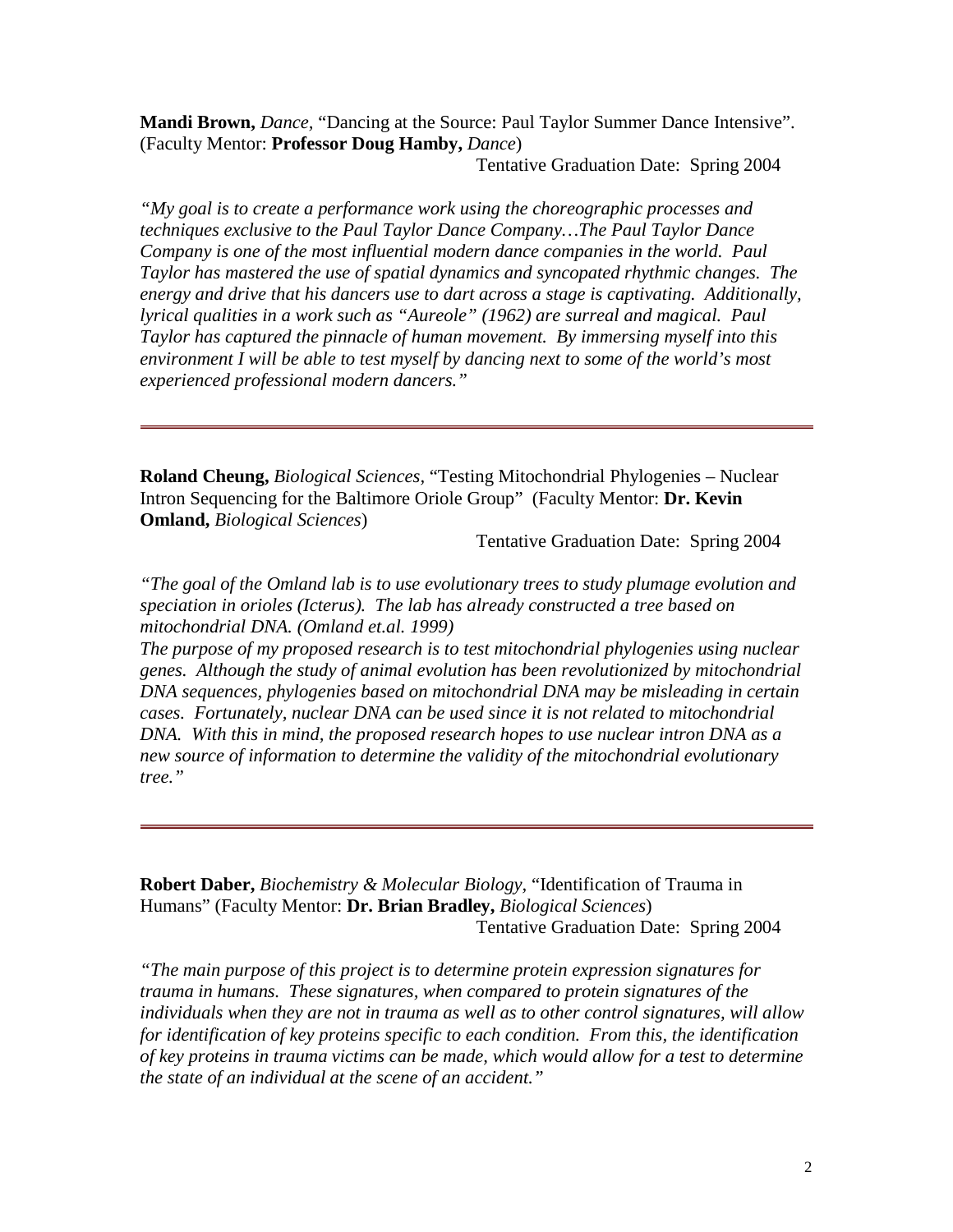**Nina Nell Haeckel,** *Biological Sciences,* "Miss Marple would be pleased: her literary goddaughters have taken the female investigator to new heights" (Faculty Mentor: **Dr. Kenneth Baldwin,** *English*)

Tentative Graduation Date: Fall 2004

*"This is an examination of the changes in the perceptions of the capabilities of female investigators in the mystery genre. It will compare the capabilities and characteristics of several of the earliest female detectives, including Agatha Christie's Miss Marple and Leslie Ford's Grace Latham, with contemporary characters. Modern characters in this genre are representative of a wide variety of women of different ethnicities, classes, and the literature does not constrain them to the stereotype of working for the police or as a private detective."*

**Jackie Heilman,** *Chemistry and Biochemistry,* "Branched-Chain Alkylation of Exocyclic Amino Groups of DNA by Primary Diazonium Ions" (Faculty Mentor: **Dr. James C. Fishbein***, Chemistry and Biochemistry*)

Tentative Graduation Date: Spring 2004

*"The goal of this research is to determine the extent to which the products of alkylation of the exocyclic nitrogens of guanine and adenine, N6 isopropyl adenine and N2 isopropyl guanine, are formed relative to other DNA adducts. Other possible adducts include bases containing n-propyl lesions at exocyclic nitrogens and oxygens and npropyl and isopropyl lesions at endocyclic nitrogens. All of these products could result from the reaction of a primary diazonium ion, which may react directly with DNA or undergo hydride migration to form a secondary carbocation prior to reaction."*

**Colin Holter,** *Music (Composition),* "Sextet for Flute, Clarinet, Violin, Cello, Piano, and Vibraphone" (Faculty Mentor: **Dr. Linda Dusman,** *Music*) Tentative Graduation Date: Spring 2005

*"I plan to compose a new major work for a professional ensemble. As a second-year music composition major at UMBC, my broader goals include disseminating my work, building my resume, having my pieces played by reputable performers, and of course refining my craft. To accomplish these goals (both specific and general), I am planning to attend one of two summer programs that will augment my compositional experiences at UMBC with new perspectives and outside influences."*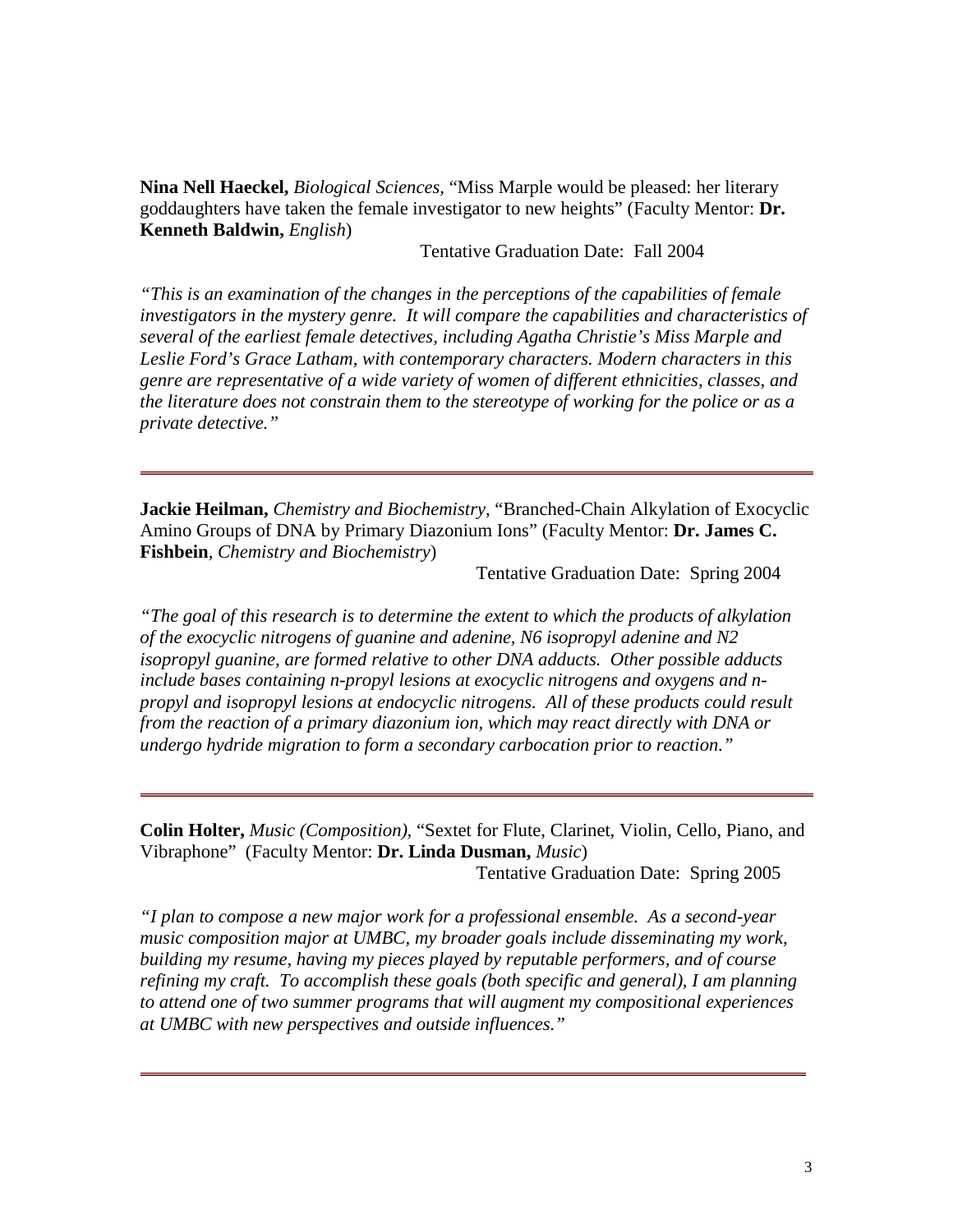**Elizabeth Humphries,** *Biological Sciences and Chemistry & Biochemistry,* "The Relationship Between Sexual Dimorphism and Migratory Behavior in the Baltimore Oriole" (Faculty Mentor: **Dr. Kevin Omland,** *Biological Sciences*) Tentative Graduation Date: Fall 2004

*"Sexual dimorphism is a widely-studied topic in evolutionary biology. It occurs in species where the male is brighter than the female. (For example, in Baltimore Orioles, the male is black, orange and white, whereas the female is olive-yellow.) In contrast, other species are monomorphic, where the adult male is indistinguishable from the adult female. Why organisms are dimorphic (or why the male looks different from the adult female) is an intriguing topic. In the oriole genus, some of the species are dimorphic*

*the Baltimore Oriole) while others are monomorphic (e.g., the Streak-backed Oriole). The northern migratory species tend to be dimorphic (with dull-colored females) and the southern non-migratory species ten to be dimorphic (with dull-colored females) and the southern non-migratory species tend to be monomorphic (with brightly colored females).*

*Among males, brighter coloring is thought to aid in territory defense. A male with very bright colors or elaborate feathers will be more likely to guard the area he chooses for breeding season. In contrast, the dull females are not believed to assist in territory defense. In migratory species, the breeding season tends to be short. The males are likely to arrive in the breeding area earlier and stake out their territories. This would allow the females to focus solely on nest-building and other breeding tasks when they arrive. Non-migratory species usually have a longer breeding season than their migratory relatives. The females would not be as hard-pressed to begin breeding immediately and could theoretically help establish and defend the territory. This project will examine the extent of territoriality in the females of a northern dimorphic species, the Baltimore Oriole. The orioles will be studied to see if the males do indeed arrive earlier and what the females do once they arrive. The data will be compared to similar data collected by other members of the Omland lab on a related southern monomorphic species, the Streak-backed Oriole."*

**Emily Junod,** *Social Work & Health Administration Policy Program,* "Zurich & Baltimore: A Comparative Study of Drug Treatment Centers" (Faculty Mentor: **Dr. Claudia Lawrence-Webb,** *Social Work*)

Tentative Graduation Date: Spring 2004

*"I plan to conduct a comparative case study to explore the organizational response and community perception of drug treatment services in Switzerland and Baltimore, Maryland. The purpose of this research is to determine if services are similar or different in nature and whether or not community perceptions are supportive or unsupportive of such programs. My goal is to highlight the comparative aspects of services in Switzerland and the U.S. as a means of providing guidance and information*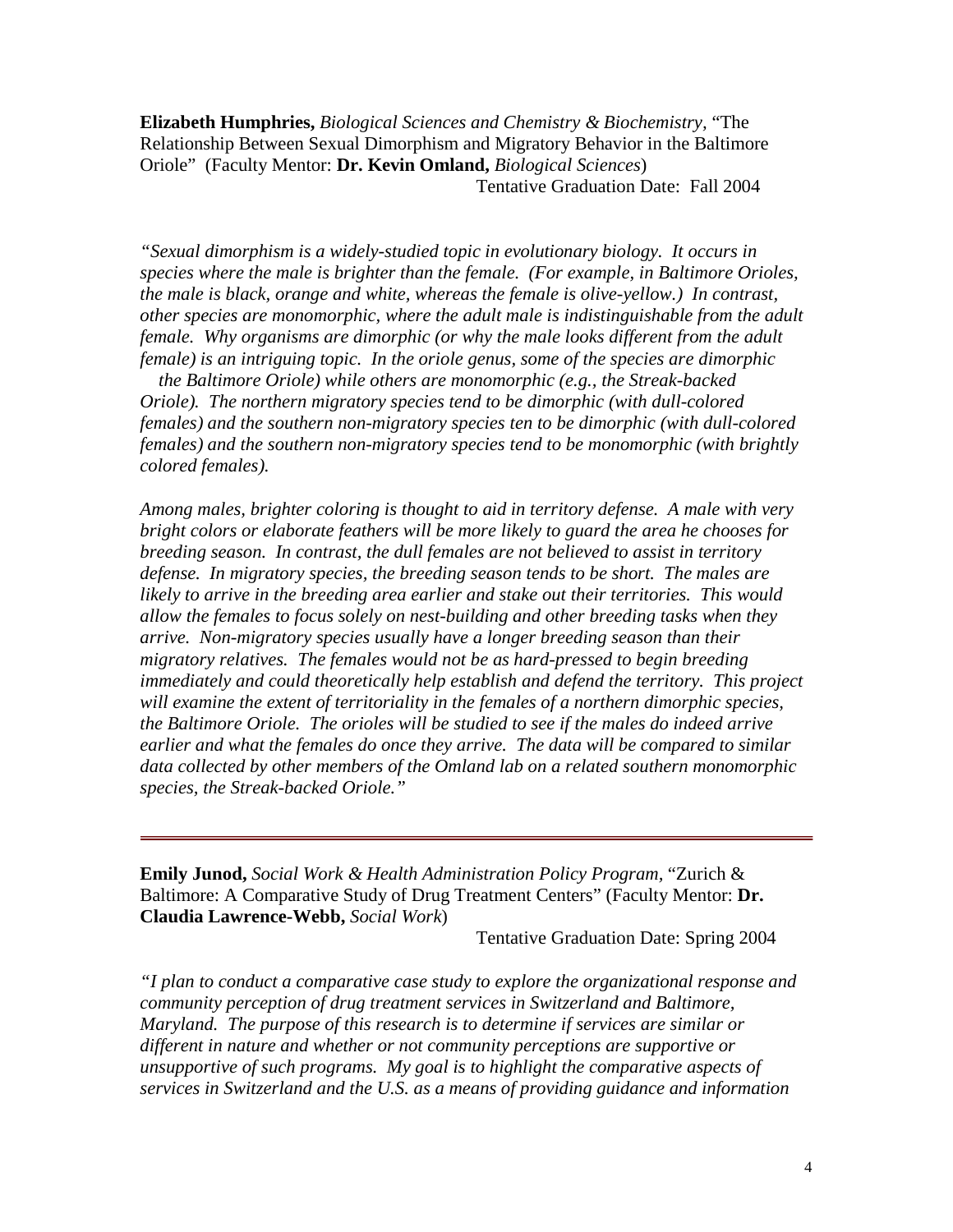*for the development and implementation of future drug programs, especially in Maryland, while garnering and maintaining community support. [I will research this] As well as explore the U.S. insight to positive and negative aspects of the impact those services made on Swiss society, and the impact of similar services in Baltimore."*

**Neeraj Kashyap**, *Mathematics & Statistics*, "Graph Theoretic Approaches to the Analysis of Constraint Satisfaction Problems" (Faculty Mentor: **Dr. Marie desJardins**, *Computer Science*)

Tentative Graduation Date: Fall 2003

*"Constraint satisfaction problems are a special class of mathematical problems in which the goal is to assign values from a set called the universe to a set of variables with constraints imposed upon them. Our goal is to generate a method which, when applied to any constraint satisfaction problem, will predict how difficult it will be to solve. Such a method would come packaged with a method to actually* solve *constraint satisfaction problems, which would enable us to write software which we could then distribute."*

**Maria Llewellyn,** *Mathematics & Computer Science,* "Mining of Microarray Data" (Faculty Mentor: **Dr. Francoise Seillier-Moiseiwitsch,** *Mathematics & Statistics)* Tentative Graduation Date: Fall 2003

*"At the conclusion of my research I will have examined different methods for analysing microarray data. I will concentrate on support vector machines and neural networks, and specifically, contrast their influences made from gene expression. DNA microassays, consisting of thousands of individual gene sequences printed in a high density array on a glass microscopic slide, provide a practical and economical tool for studying gene expression on a very large scale. Perhaps the greatest challenge now is to develop efficient methods for organizing, distributing, interpreting, and extracting insights from the large volume of data these experiments will provide." [1] Different methods of interpreting the data could lead to different answers as to the role of a specific gene in a given disease. To that end, I intend to perform experiments using support vector machines and neural networks to explore the different inferences learned from each."*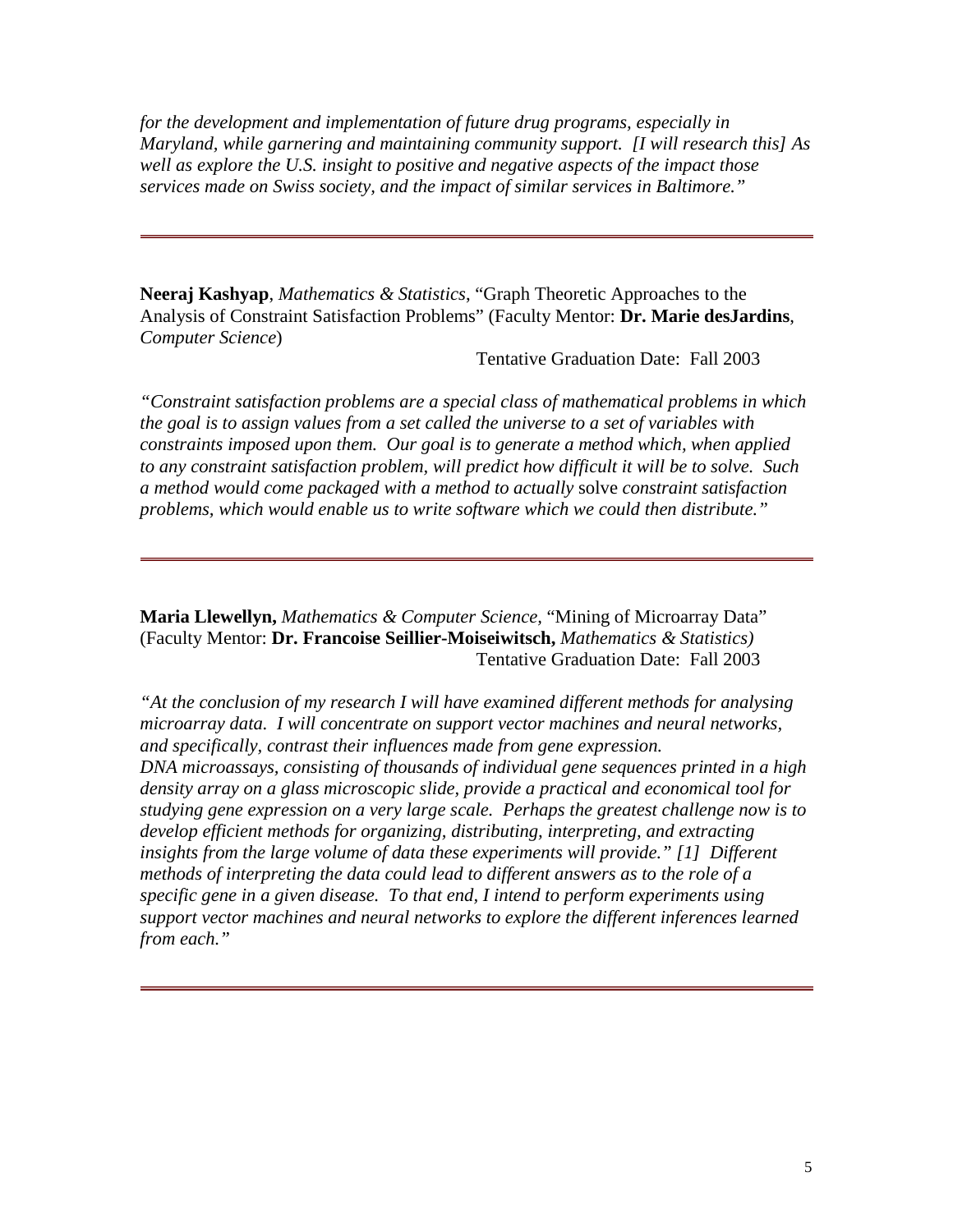**Tomasz J. Macura,** *Mathematics and Computer Science***,** "Detecting Spheres in Computed Tomography Using Parallel Computers" (Faculty Mentor: **Dr. Matthias Gobbert***, Mathematics & Statistics*)

Tentative Graduation Date: Spring 2004

*"The goal of the proposed research project is to develop an algorithm –* General Sphere Detection Algorithm (GSDA) *– that will detect spheres in three-dimensional datasets in real-time (less than two seconds per data-set). To achieve the necessary performance, the algorithm will be designed to run on a parallel computer.*

*We believe that developing a general parallel sphere detection algorithm will be original research on an interesting problem that has not yet been solved. We also believe that such an algorithm will have many applications in important domains, specifically Thoracic CT studies for detecting lung-cancer."*

**Samuel Merenbloom,** *Chemistry,* "Ion-Pair Reversed-Phase High Performance Liquid Chromatography for the Separation and Purification of In-Vitro Transcribed RNA Strands" (Faculty Mentor: **Dr. Dan Fabris,** *Chemistry and Biochemistry*) Tentative Graduation Date: Spring 2004

*"My research project involves testing whether Ion-Pair Reversed-Phase High Performance Liquid Chromatography (IP-RP HPLC) can be used to achieve fractionation of* in-vitro *synthesized RNA samples for Mass Spectrometric (MS) analysis on our Fourier Transform Ion Cyclotron Resonance (FT-ICR) mass spectrometer. This task will require screening different types of ion-pairing reagents to obtain efficient separation without degradation of sensitivity and resolution in the MS analysis. As soon as the separation conditions will be optimised using the UV detector, we will interface the HPLC to the FT-ICR instrument to perform direct Liquid Chromatography-Mass Spectrometry (LC-MS) analysis of the RNA products, bypassing many onerous purification steps once required for* in-vitro *transcription."*

**Elefteria Papavasilis,** *History,* "Keystone Patriots: Women Soldiers of Pennsylvania Regiments During the American Civil War" (Faculty Mentor: **Dr. Anne Sarah Rubin**, *History*)

Tentative Graduation Date: Spring 2004

*"The goal(s) of this project include the following:*

- *I aim to research the presence of Pennsylvanian women soldiers in the ranks during the American Civil War*
- *I aim to further educate myself and others not only about how these women defied 19th century ideals, but I also seek to better understand their motivations,*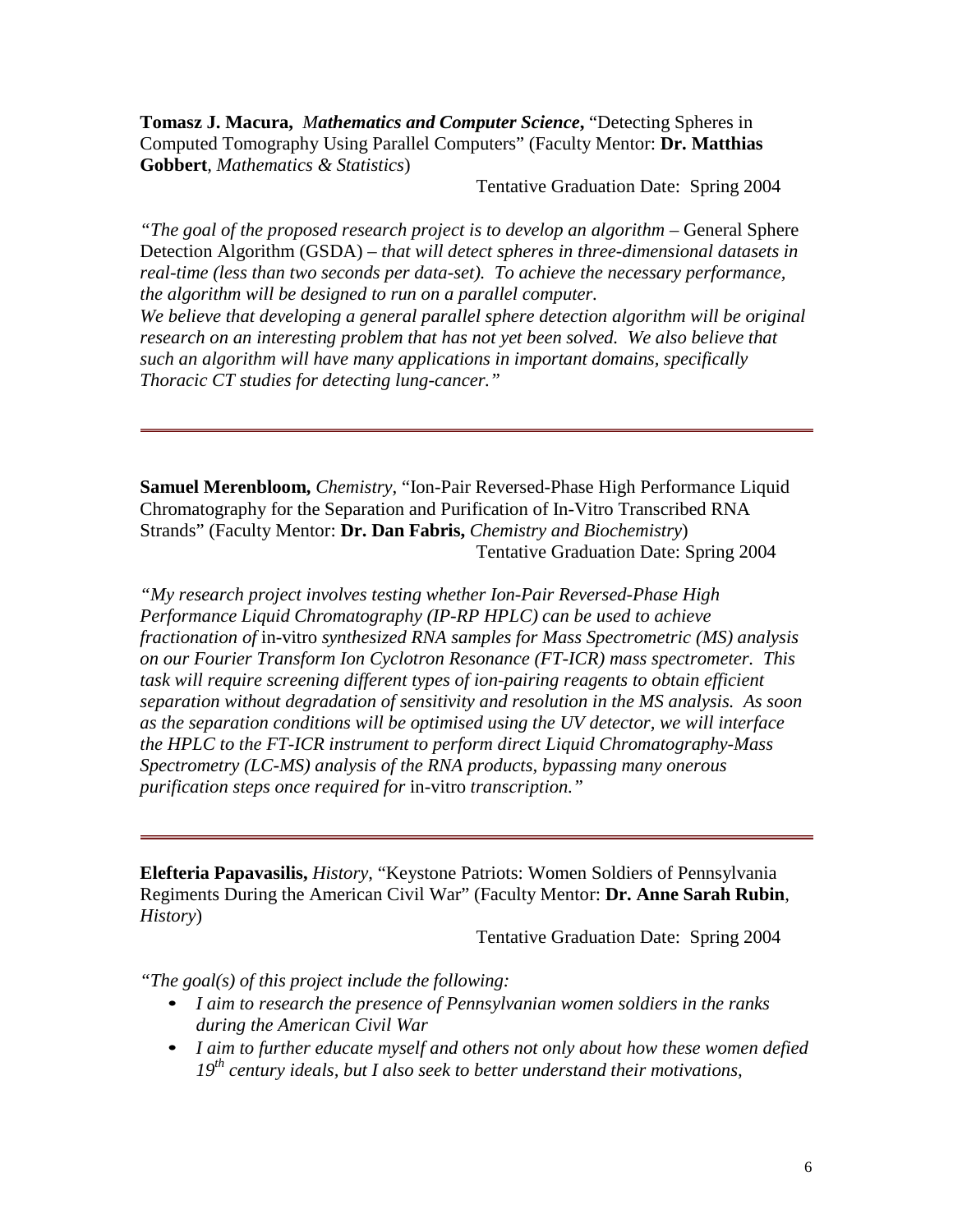*experiences, concerns and battle participation as members of the Pennsylvania Militia during the American Civil War.*

• *I will present my research in a living history presentation dressed as a woman soldier, and I will produce a supporting paper illustrated with a corresponding poster display."*

**James Justin Plakas**, *Visual Arts,* "Hip-Hop Tokyo", (Faculty Mentor: **Professor Vin Grabill**, *Visual Arts*)

Tentative Graduation Date: Spring 2004

*"My goal is to make a 15-minute film about the influence of the uniquely American culture of 'hip-hop' on youth in Japan. Through experimental documentary technique, I will seek to explore the specific appeal of the five main components of hip-hop (Rapping, Dee Jaying, Graffiti, Break Dancing and Fashion) to Japanese youth. I will also explore how they have merged Japanese culture – exceedingly unique itself – with that of American hip-hop, born and shaped within the African-American communities of urban America. While documenting this cross-cultural sociological phenomenon, I envision the film will also come to be a commentary on the global appeal of not only hip-hop but also of American culture in general."*

**Justine D. Wagner,** *Modern Languages & Linguistics, Economics,* "Legal minimum wages in Costa Rica and their effects on actual wages, employment, and income inequality" (Faculty Mentor: **Dr. T. Gindling,** *Economics*)

Tentative Graduation Date: Spring 2004

*"The goal of my research is to measure the impact of legal minimum wages on actual wages, employment, and income inequality in Costa Rica.*

*The legal minimum wage system in Costa Rica is much more complicated than that of the United States. Separate legal minimum wages are established for over 300 different categories of workers, depending on the worker's industry, occupation, and skill level. Due to the complicated nature of this system, it has been difficult for past researchers to measure the effect of legal minimum wages on the actual wages received and employment of workers.*

*A first step in such an examination is to match worker-specific legal minimum wages with the available data on the actual wages of workers in Costa Rica. In other words, to match the industry/occupation/skill level categories in the household surveys that contain data on the wages and employment of individual workers. Because differences in the specific wording of these categories often arise, to begin research one must possess a strong knowledge of both Spanish and economics. To bring this project to its completion, it is essential to have an equally strong knowledge of the manner in which legal minimum wages are enforced by the Costa Rican Ministry of Labor. I already possess a strong*